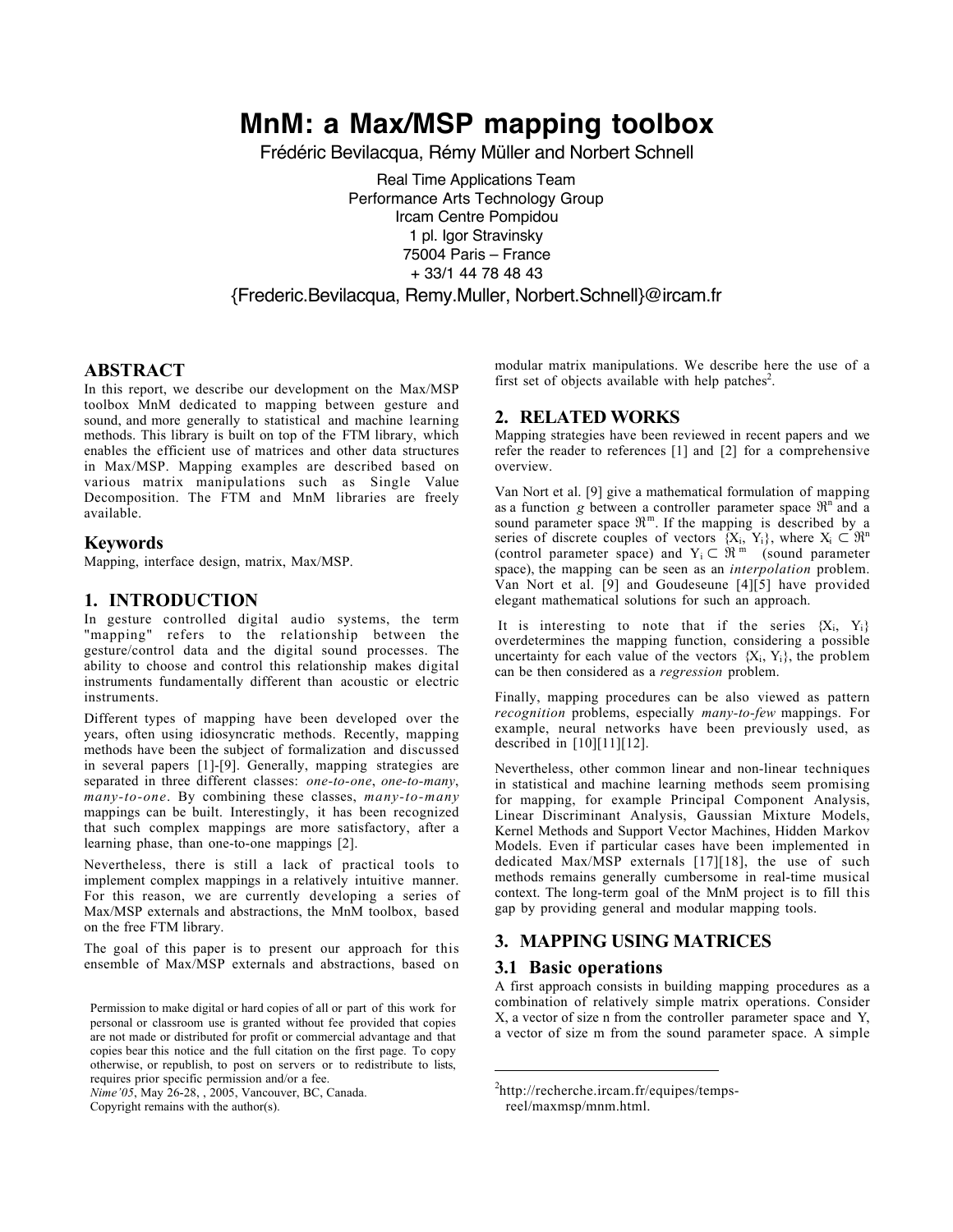mapping operation corresponds for example to the matrix multiplication with a m×n matrix A.

$$
Y = A^*X
$$
 Eq. 1

A is a *n-to-m* linear mapping (from  $\mathbb{R}^n$  to  $\mathbb{R}^m$ ). This formulation can include both cases n≥m (*many-to-few*) or n<m (*few-tomany*). Note that A can be defined as time-dependant, i.e. A(t).

If n≥m, A is a projection from the Euclidian space  $\mathfrak{R}^n$  to an hyperplan in a subspace  $\mathfrak{R}^m$ . If m≥n, A can be interpreted as a linear extrapolation by defining a hyperplan in a space of higher dimension.

The matrix A can be exactly determined by a series of n examples  ${X_i, Y_i}$ , where 1≤i≤n. If the number of example is larger than n, A can be determined by linear regression. The solution for this case will be described in the section 5.

More complex mappings can be built as a combination of several matrices. In particular, a layered mapping [7] can be easily set by a series of matrix multiplications. For example, considering three matrices A, B and C, the mapping can be easily defined as:

$$
Y=(A*B*C)*X
$$
 Eq. 2

In particular, note that the intermediate mapping layer B can operate in a space of different dimension than n or m.

Other matrix operations can be also considered, such as the element by element multiplication (noted here as .\*). In such a case, the dimensions of the matrices A and B must be identical.

$$
Y=(A_{\bullet}*B)*X
$$
 Eq. 3

A matrix can also be combined with a function f applied to each element of the matrix.

$$
Y = [f(a_{ij})] * X \qquad \qquad Eq. 4
$$

The obvious interest of such an operation is to introduce nonlinear mappings. As a matter of fact, the combination of equations 2, 3, and 4 enables the design of powerful non-linear mappings (which can have similar structures to neural networks).

# 3.2 Notation

The case of an affine transform (B is a vector of size  $mx1$ ):

$$
Y = A^*X + B \qquad \qquad Eq. 5
$$

can rewritten as an extension of A:

$$
Y = A_e * X_e
$$
 Eq. 6

where  $A_e$  is a m $\times$ (n+1) matrix.

The vector  $X_e$  of size n+1 is built from the vector  $X = (x_1, \ldots, x_n)$ as follows:

$$
X_e = (x_1, ..., x_n, 1) \tEq. 7
$$

From this point, we will use this notation that allows for a more compact representation of the mapping. In this case, the number of examples necessary to completely determined Ae is n+1.

#### 3.3 Single Value Decomposition (SVD)

Obviously several other matrix operations can be useful to extend the mapping procedure. In particular, Singular Value Decomposition allows for the computation of the inverse (or pseudo-inverse) of a matrix, linear regression and Principal Component Analysis [14].

We briefly recall here SVD. Possible applications are commented further in section 5.

Consider a n×m matrix M. The SVD decomposition corresponds to compute three matrices U, S, V whose sizes are n×m, m×m, and m×m, respectively:

$$
M = U * S * Vt
$$
 Eq. 8

U and V are unitary matrices (i.e.  $U^t = U^{-1}$ ). S is diagonal, and its elements are ordered in decreasing values.

# 4. Max/MSP IMPLEMENTATION

We chose to develop mapping modules using the recent shared library FTM in Max/MSP, which enables matrix handling. We describe FTM shortly in the next section. The integration of the approach shown in this report could be easily performed in other software with equivalent matrix structures and methods.

#### 4.1 FTM

FTM is a shared library for Max/MSP providing a small and simple real-time object system and optimized services to be used within Max/MSP externals. FTM is distributed under  $LGPL<sup>3</sup>$ .

The main purpose of FTM is the representation and processing of sound, music and gesture data in Max/MSP extending the data types processed and exchanged by the Max/MSP modules. The implemented classes include matrices, dictionaries, sequences, break point functions and tuples.

FTM allows for static and dynamic creation of complex data structures. An extended Max/MSP message box allows for the evaluation of arithmetic expressions, function calls and method invocation on FTM objects.

FTM objects can contain references to other FTM objects. A simple garbage collector handles transparently the destruction of dynamically created FTM objects referenced by multiple elements of a patch. FTM supports MIDI and SDIF file formats.

The FTM *fmat* class implements a simple two-dimensional matrix of floating-point values providing methods for inplace matrix calculations and data import/export. An FTM *track* object allows for recording and playing of a stream of matrices as well as for the import/export of a stream in the SDIF file format.

The *mat* class acts as a 2-dimensionnal cell array of generic FTM objects, and in particular can handle matrices of *fmat.*

The externals of the libraries based on FTM use *fmat* as a generic representation for a variety of algorithms implementing analysis/synthesis, mapping, statistical modeling, machine learning and information retrieval. FTM enable to easily connect these algorithms in an application, thus creating a tied link between gesture analysis and sound synthesis.

#### 4.2 MnM

 $\overline{a}$ 

MnM, "*Mapping is not Music",* is a set of Max/MSP externals based on FTM, taking advantages principally of the matrix classes *fmat* and *mat*. The construction of the mapping procedure is performed using both basic matrix operations from the FTM library and using the dedicated MnM set of externals and abstractions. As already stressed, mapping can be thus built in a modular way. Different types of mapping

 $3$  http://www.ircam.fr/ftm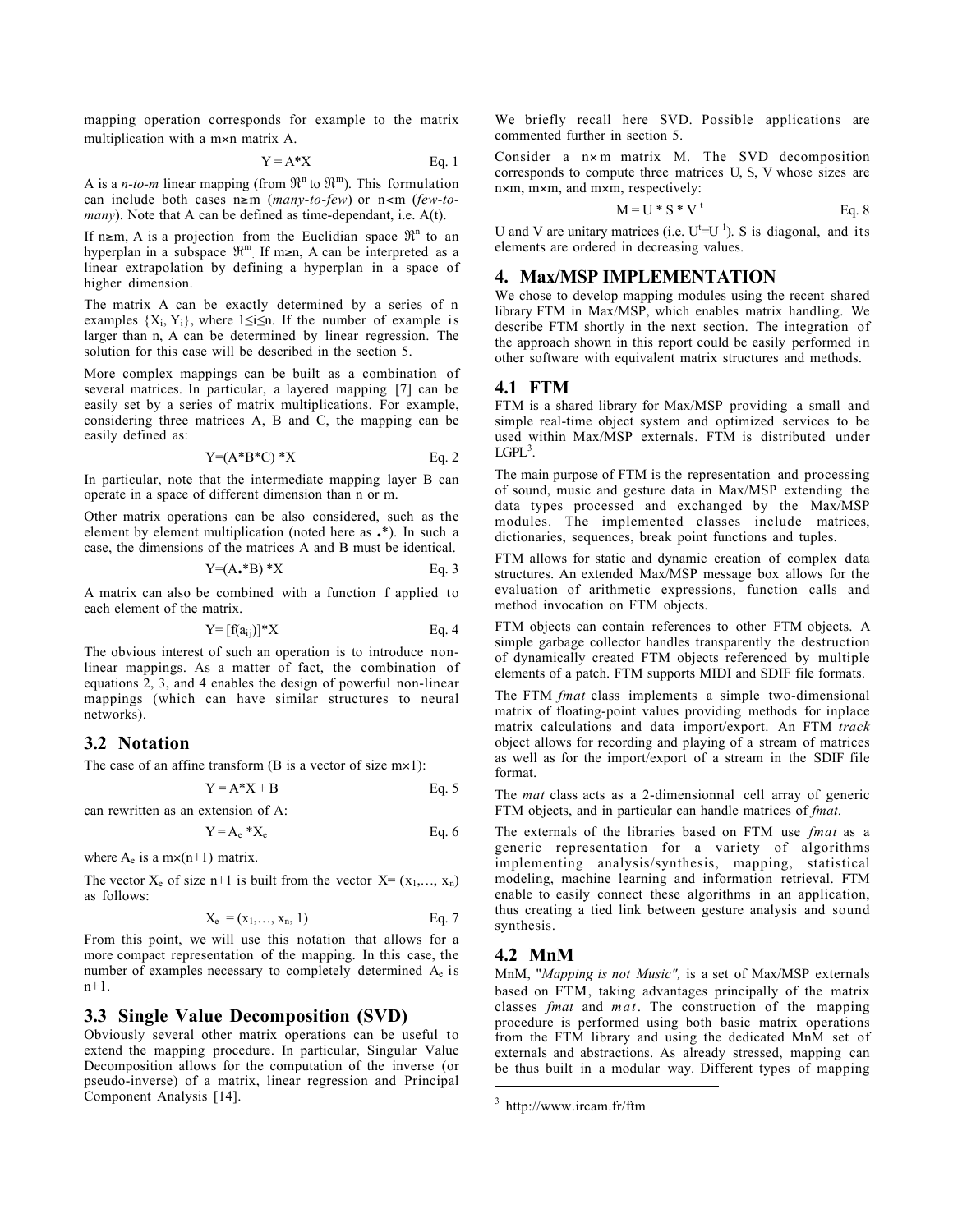approaches, including interpolation, regression and recognition are implemented.

## 5. EXAMPLES

We explain here two abstractions, mnm.matmap and mnm.pca, which illustrate the use of the external mnm.svd (performing the Single Value Decomposition of a matrix).

#### 5.1 mnm.matmap

The idea of this abstraction is to implement a multidimensional linear mapping. It can be seen as basic module to build complex *n-to-m* mapping.

The mapping is based on the matrix multiplication  $Y=A_e*X_e$ , as described in Eq.6, corresponding to an affine transform.

The matrix  $A_e$  can be determined by a set of  $k$  mapping examples  $\{X_i, Y_i\}$ , called "training examples". Two matrices are created from these examples:

1)  $X_{train}$ , of size  $(n+1) \times k$ , formed by concatenating the vectors  $X_i$ 

2)  $Y_{train}$ , of size  $m \times k$  formed by concatenating the vectors  $Y_i$ . The concatenation is performed by the object mnm.q (Fig.1)

We can therefore write the following equation:

$$
Y_{train} = A_e * X_{train}
$$
 Eq. 9

A SVD decomposition of the matrix  $X_{train}$  enables the determination of A as shown below, (taking advantage of the fact that U and V are unitary matrices):

SVD:  $X_{\text{train}} = U^*S^*V^t$  Eq. 10

$$
\Rightarrow Y_{\text{train}} = A_e * U * S * V^t \qquad \qquad Eq. 11
$$

$$
\Rightarrow Y_{\text{train}} * V * S^{-1} * U^t = A_e \qquad \qquad Eq. 12
$$

The computation of  $S<sup>-1</sup>$  is simple since S is diagonal. Note that  $V^*S^{-1}*U^{\dagger}$  corresponds to compute the inverse of  $X_{\text{train}}$ , if this latter exists. For the other cases, in particular if  $k \neq (n+1)$ , the SVD procedure still guarantees the determination of A (corresponding to a pseudo-inverse).

This procedure can be easily performed in Max/MSP thanks to the MnM objects mnm.svd and mnm.xmul, as shown in Fig.1. For example, the abstraction mnm.matmap allows for the computation of the matrix (bottom part of Fig1), as well as the multiplication  $Y=A_e*X$ . The matrix  $A_e$  can be imported/exported as a txt file.

The top part of Fig1 shows a possible use of mnm.matamp, i.e. the interpolation between different waveforms controlled by the 2D positions of the cursor.

Several of these objects can be used in parallel, enabling piecewise linear mappings [9][13]. Note also that switching and/or interpolating between matrices in real-time, allows for interesting "dynamic" mapping procedures.

#### 5.2 mnm.pca

Similarly to the previous section, consider the matrix  $X<sub>train</sub>$ (size *n*×*k*) formed by concatenating a series of *k* vectors of the controller space  $\mathfrak{R}^n$ . The mnm.pca object performs Principal Component Analysis (PCA), based on the SVD computation, that outputs the three matrices U, S, and V. The first p principal components of  $X_{train}$  are determined by keeping only the first p diagonal elements of S (setting the others to zero). Note that  $X_{train}$  must be centered prior to performing SVD.



Fig.1 Max patch using the abstraction mnm.matmap, illustrating a 2 to 600 mapping, based on a set of training examples. The bottom part of the figure shows the part of mnm.matmap where the mapping matrix is computed.